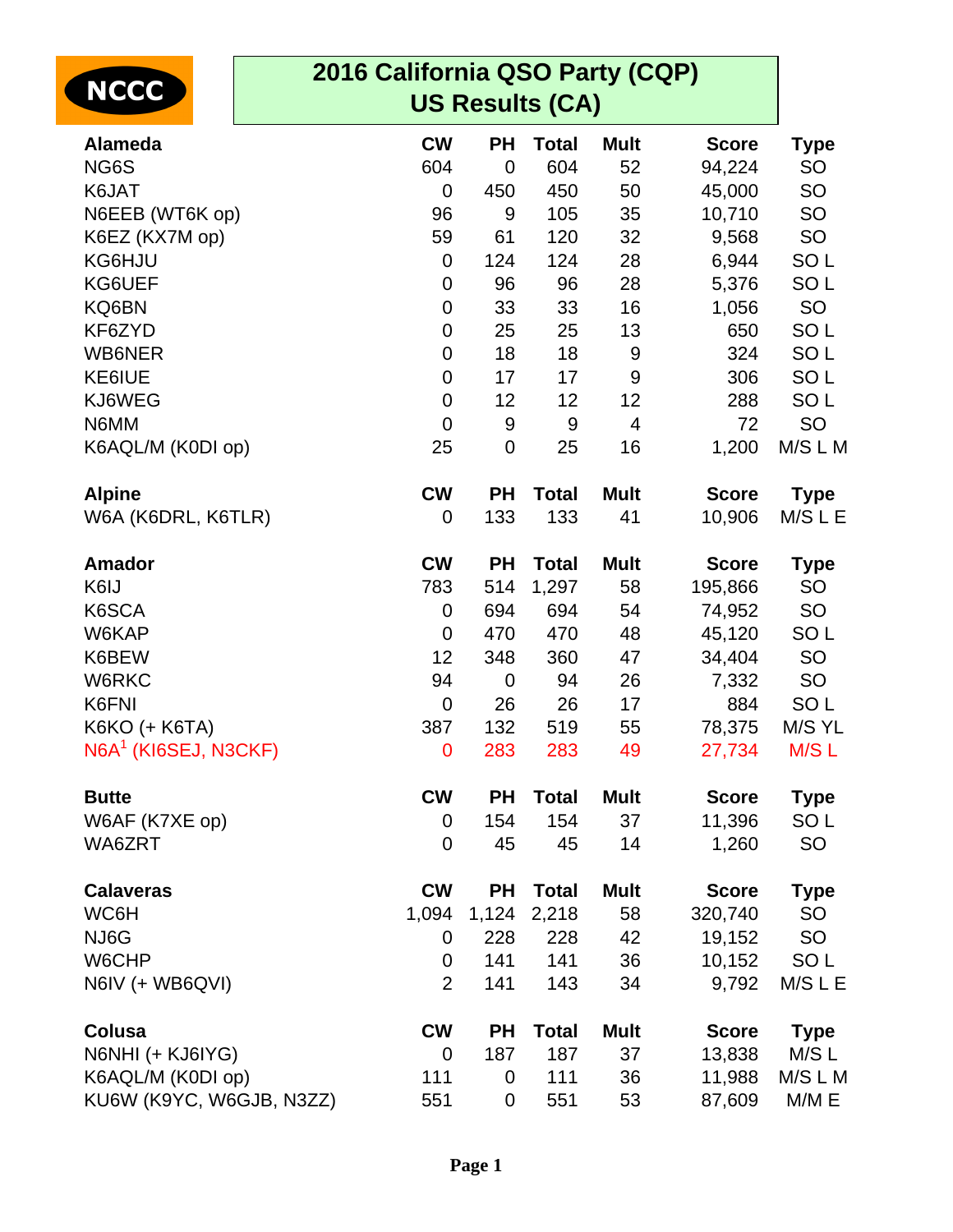| <b>INCCC</b> |  |
|--------------|--|
|              |  |

| <b>Contra Costa</b> | <b>CW</b>      | <b>PH</b> | Total | <b>Mult</b> | <b>Score</b> | Type             |
|---------------------|----------------|-----------|-------|-------------|--------------|------------------|
| N6PN                | 554            | 0         | 554   | 48          | 79,776       | SO <sub>L</sub>  |
| WZ6ZZ               | 0              | 154       | 154   | 40          | 12,320       | SO <sub>L</sub>  |
| N6ENO               | $\overline{0}$ | 100       | 100   | 31          | 6,200        | SO <sub>L</sub>  |
| K6KHB               | $\mathbf 0$    | 23        | 23    | 11          | 506          | SO <sub>L</sub>  |
| K6JEB <sup>2</sup>  | 531            | 182       | 713   | 52          | 101,764      | <b>SOA</b>       |
| W6VAR <sup>3</sup>  | 5              | 330       | 335   | 50          | 33,750       | <b>SOAL</b>      |
| N6ORB               | $\overline{0}$ | 90        | 90    | 24          | 4,320        | SOA <sub>L</sub> |
| K6AQL/M (K0DI op)   | 24             | 0         | 24    | 16          | 1,152        | M/S L M          |
| N <sub>6</sub> O    | 1,716          | 2,924     | 4,640 | 58          | 637,768      | M/M              |
|                     |                |           |       |             |              |                  |

N6O ops = K3EST, K6AW, KI6NJW, N6BV, N6NU, N6RO, N6WM, WA6O, WX5S

| <b>Del Norte</b>                | <b>CW</b>                                   | <b>PH</b> | Total                                                         | <b>Mult</b> | <b>Score</b> | <b>Type</b>     |
|---------------------------------|---------------------------------------------|-----------|---------------------------------------------------------------|-------------|--------------|-----------------|
| W7YAQ/6 <sup>4</sup> (W7YAQ op) | 617                                         | 133       | 750                                                           | 52          | 110,084      | SO <sub>E</sub> |
| <b>El Dorado</b>                | <b>CW</b>                                   | <b>PH</b> | Total                                                         | <b>Mult</b> | <b>Score</b> | <b>Type</b>     |
| K6LRN <sup>5</sup>              | 649                                         | 276       | 925                                                           | 55          | 137,445      | <b>SOL</b>      |
| AF6SA                           | 306                                         | 231       | 537                                                           | 54          | 74,520       | <b>SO</b>       |
| KR6N                            | 53                                          | 450       | 503                                                           | 55          | 58,245       | <b>SO</b>       |
| W6SR                            | 0                                           | 532       | 532                                                           | 54          | 57,456       | <b>SOA</b>      |
| K6C (W1RH, AA1ON)               | 1,090                                       | 807       | 1,897                                                         | 56          | 273,504      | M/S             |
| <b>Fresno</b>                   | <b>CW</b>                                   | <b>PH</b> | Total                                                         | <b>Mult</b> | <b>Score</b> | <b>Type</b>     |
| W6YO                            | 392                                         | 31        | 423                                                           | 48          | 59,424       | <b>SOA</b>      |
| K6AAB <sup>6</sup>              | 219                                         | 0         | 219                                                           | 42          | 27,594       | <b>SOAL</b>     |
| K6AQL/M (K0DI op)               | 47                                          | 0         | 47                                                            | 23          | 3,243        | M/S L M         |
| W6W'                            | 16                                          | 476       | 492                                                           | 54          | 54,000       | M/M L           |
| NINIV<br>14/014/222             | $M$ $\cap$ $\neg$ $M$ $M$ $\cap$ $M$ $\cap$ |           | $\mathcal{U}$ of $\mathcal{U}$ $\mathcal{U}$ is $\mathcal{U}$ |             |              |                 |

W6W ops = N6VOH, KA6AIL, N6PZK, K6PWE, K6LPK, KJ6CDA

| Glenn                                        | <b>CW</b> | <b>PH</b> | Total        | <b>Mult</b> | <b>Score</b> | <b>Type</b>     |
|----------------------------------------------|-----------|-----------|--------------|-------------|--------------|-----------------|
| W6PZA                                        | 50        | 279       | 329          | 49          | 34,692       | <b>SOLE</b>     |
| K6AQL/M (K0DI op)                            | 45        | 0         | 45           | 25          | 3,375        | M/S L M         |
| <b>Humboldt</b>                              | <b>CW</b> | <b>PH</b> | Total        | <b>Mult</b> | <b>Score</b> | Type            |
| W6JTI                                        | 596       | 146       | 742          | 51          | 106,080      | SO <sub>Q</sub> |
| AA6DX                                        | 30        | 36        | 66           | 13          | 2,106        | <b>SO</b>       |
| <b>Imperial</b>                              | <b>CW</b> | <b>PH</b> | <b>Total</b> | <b>Mult</b> | <b>Score</b> | <b>Type</b>     |
| W6LGB                                        | 0         | 11        | 11           | 10          | 220          | SOLE            |
| K6QK                                         | 926       | 1,033     | 1,959        | 58          | 280,952      | M/S E           |
| $K$ 60K ons - N7CM/ $K$ 67H NC6O N6EEG N6ERD |           |           |              |             |              |                 |

K6QK ops = N7CW, K6ZH, NC6Q, N6EEG, N6ERD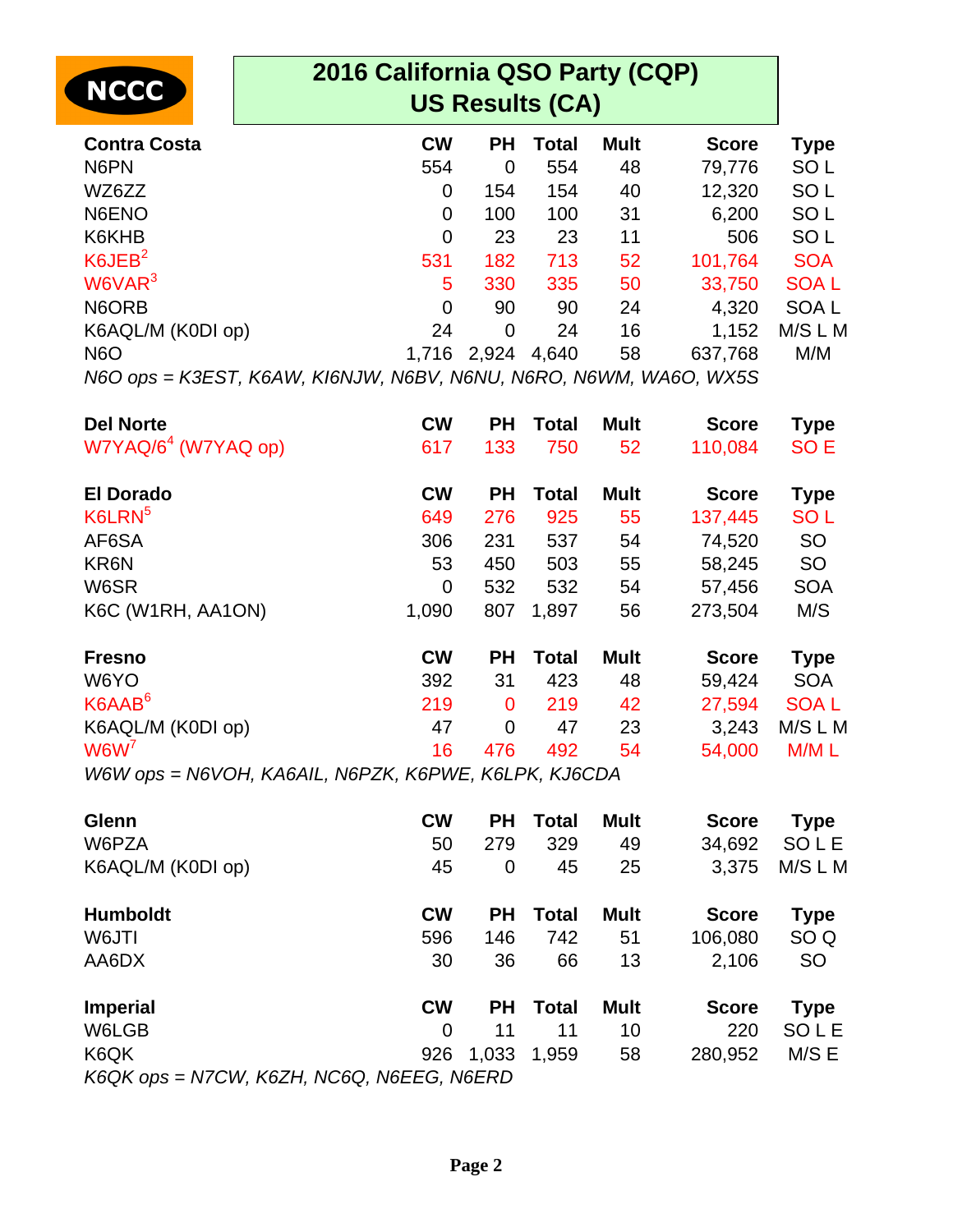| <b>NCCC</b>            | 2016 California QSO Party (CQP)<br><b>US Results (CA)</b> |                  |             |              |             |              |                 |  |  |
|------------------------|-----------------------------------------------------------|------------------|-------------|--------------|-------------|--------------|-----------------|--|--|
| <b>Inyo</b>            |                                                           | <b>CW</b>        | <b>PH</b>   | <b>Total</b> | <b>Mult</b> | <b>Score</b> | <b>Type</b>     |  |  |
| K6UN                   |                                                           | 0                | 248         | 248          | 43          | 21,328       | SO <sub>L</sub> |  |  |
| AD6NR                  |                                                           | $\mathbf 0$      | 83          | 83           | 32          | 5,312        | <b>SO</b>       |  |  |
| W6KRF                  |                                                           | $\mathbf 0$      | 76          | 76           | 23          | 3,496        | SO <sub>L</sub> |  |  |
| KG6JZJ                 |                                                           | $\overline{0}$   | 43          | 43           | 23          | 1,978        | SO <sub>L</sub> |  |  |
| K6Z                    |                                                           | 1,417            | 1,595       | 3,012        | 57          | 424,137      | M/M E           |  |  |
|                        | K6Z ops = K1QX, K6ZZ, K6ZED, W6PH, KI6VC, WA1Z            |                  |             |              |             |              |                 |  |  |
| <b>Kern</b>            |                                                           | <b>CW</b>        | <b>PH</b>   | <b>Total</b> | <b>Mult</b> | <b>Score</b> | <b>Type</b>     |  |  |
| KJ6MQM                 |                                                           | 0                | 197         | 197          | 46          | 18,124       | <b>SOLYL</b>    |  |  |
| N6AJ                   |                                                           | $\mathbf 0$      | 108         | 108          | 32          | 6,912        | SO <sub>L</sub> |  |  |
| $N6MI8$ (+ K6VCR)      |                                                           | 612              | 441         | 1,053        | 56          | 152,208      | M/S E           |  |  |
| K6AQL/M (K0DI op)      |                                                           | 90               | $\mathbf 0$ | 90           | 40          | 10,800       | M/S L M         |  |  |
| <b>Kings</b>           |                                                           | <b>CW</b>        | <b>PH</b>   | <b>Total</b> | <b>Mult</b> | <b>Score</b> | <b>Type</b>     |  |  |
| WOHJW/6 (WOHJW, N6CVK) |                                                           | $\overline{0}$   | 378         | 378          | 50          | 37,800       | M/S             |  |  |
| K6AQL/M (K0DI op)      |                                                           | 67               | $\mathbf 0$ | 67           | 31          | 6,231        | M/S L M         |  |  |
| Lake                   |                                                           | <b>CW</b>        | <b>PH</b>   | <b>Total</b> | <b>Mult</b> | <b>Score</b> | <b>Type</b>     |  |  |
| N6ZFO                  |                                                           | 999              | 553         | 1,552        | 58          | 237,974      | SO <sub>L</sub> |  |  |
| AI6JZ                  |                                                           | $\mathbf 0$      | 118         | 118          | 8           | 1,888        | SO <sub>L</sub> |  |  |
| <b>N0KQ</b>            |                                                           | 25               | 1           | 26           | 3           | 231          | SO              |  |  |
| Lassen                 |                                                           | <b>CW</b>        | <b>PH</b>   | <b>Total</b> | <b>Mult</b> | <b>Score</b> | <b>Type</b>     |  |  |
| K6JBH                  |                                                           | $\boldsymbol{0}$ | 527         | 527          | 52          | 54,808       | <b>SO</b>       |  |  |
| K6ME                   |                                                           | 1                | 382         | 383          | 54          | 41,418       | SO <sub>L</sub> |  |  |
| W6US                   |                                                           | $\Omega$         | 42          | 42           | 17          | 1,428        | SOLE            |  |  |
| $K7MS/69$ (+ WB6CZG)   |                                                           | 56               | 178         | 234          | 41          | 21,484       | M/M Q E         |  |  |
| <b>Los Angeles</b>     |                                                           | <b>CW</b>        | <b>PH</b>   | <b>Total</b> | <b>Mult</b> | <b>Score</b> | <b>Type</b>     |  |  |
| K6LA                   |                                                           | 1,199            | 835         | 2,034        | 58          | 305,486      | SO              |  |  |
| KM6Z                   |                                                           | 781              | 191         | 972          | 56          | 152,600      | SO <sub>L</sub> |  |  |
| W6AFA                  |                                                           | 0                | 1,096       | 1,096        | 55          | 120,560      | <b>SO</b>       |  |  |
| NK6A                   |                                                           | 378              | 247         | 625          | 53          | 86,284       | SO              |  |  |
| N6NO                   |                                                           | 455              | 0           | 455          | 49          | 66,885       | SO <sub>L</sub> |  |  |
| WA6URY                 |                                                           | 199              | 256         | 455          | 50          | 55,450       | SO              |  |  |
| N6RV                   |                                                           | 254              | 151         | 405          | 46          | 48,944       | SO <sub>L</sub> |  |  |
| N6HE                   |                                                           | 239              | 8           | 247          | 41          | 30,053       | SO <sub>L</sub> |  |  |
| AE6XC                  |                                                           | 18               | 247         | 265          | 47          | 25,756       | SO <sub>L</sub> |  |  |
| KF6RTB/M               |                                                           | $\mathbf 0$      | 197         | 197          | 44          | 17,336       | SOLM            |  |  |
| K6D (N6VI op)          |                                                           | 45               | 21          | 66           | 31          | 5,487        | SO <sub>L</sub> |  |  |
| KC7O                   |                                                           | $\mathbf 0$      | 69          | 69           | 23          | 3,174        | SO <sub>L</sub> |  |  |
| K6MUG                  |                                                           | 0                | 45          | 45           | 24          | 2,160        | SO <sub>L</sub> |  |  |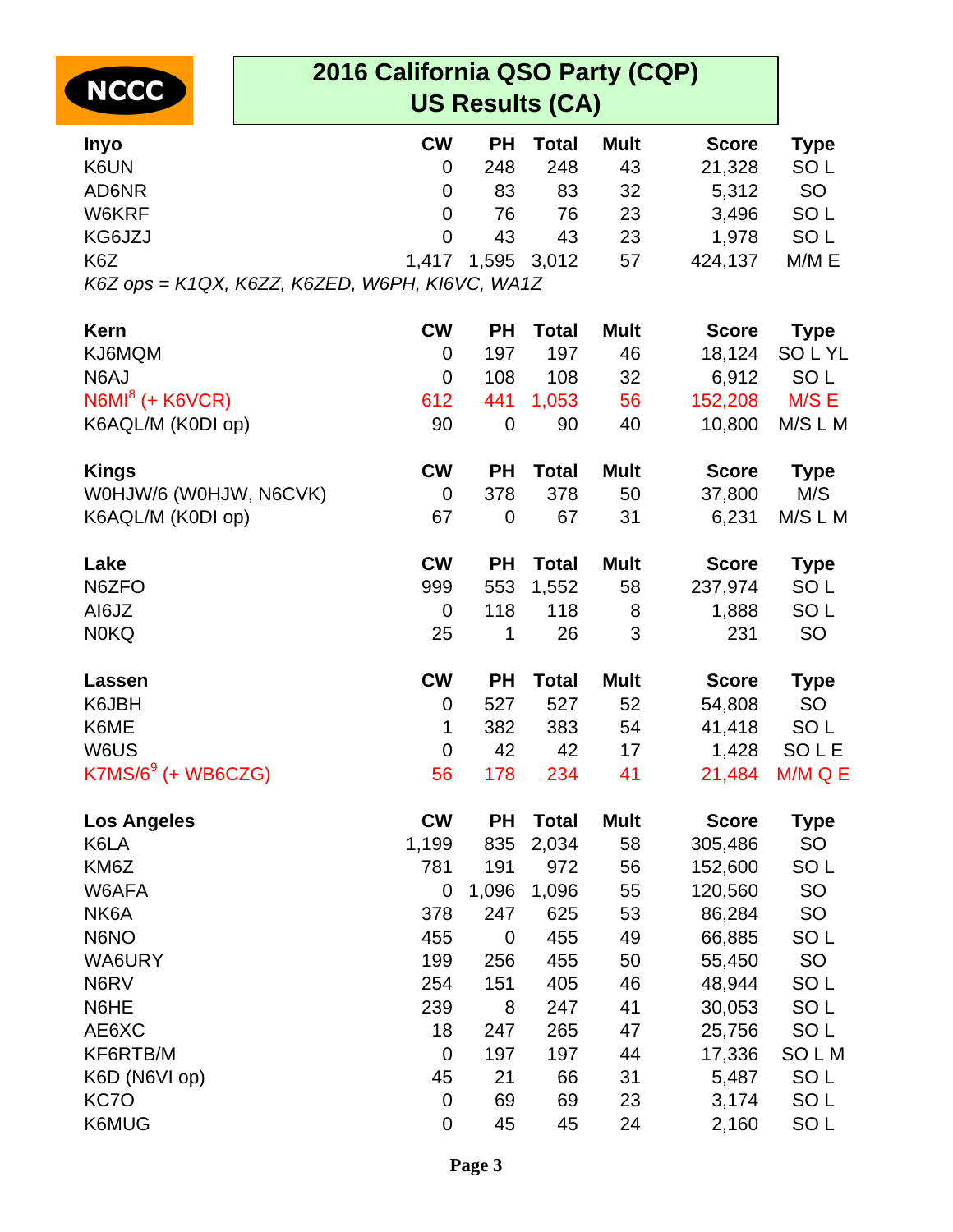| <b>NCCC</b>                     | 2016 California QSO Party (CQP)<br><b>US Results (CA)</b> |                |              |             |              |                  |  |  |  |
|---------------------------------|-----------------------------------------------------------|----------------|--------------|-------------|--------------|------------------|--|--|--|
| <b>Los Angeles</b>              | <b>CW</b>                                                 | <b>PH</b>      | <b>Total</b> | <b>Mult</b> | <b>Score</b> | <b>Type</b>      |  |  |  |
| <b>KD6RMS</b>                   | 0                                                         | 38             | 38           | 23          | 1,748        | SO <sub>L</sub>  |  |  |  |
| W6JK                            | 10                                                        | 22             | 32           | 20          | 1,480        | SO <sub>L</sub>  |  |  |  |
| KE6PLA                          | $\mathbf 0$                                               | 31             | 31           | 17          | 1,054        | SO <sub>L</sub>  |  |  |  |
| AI6DO                           | $\mathbf 0$                                               | 24             | 24           | 14          | 672          | SO               |  |  |  |
| N6EWT                           | 17                                                        | $\mathbf 0$    | 17           | 13          | 663          | SO <sub>L</sub>  |  |  |  |
| <b>KB9ENS</b>                   | $\mathbf 0$                                               | 11             | 11           | $9$         | 198          | SO <sub>L</sub>  |  |  |  |
| W6KC <sup>10</sup>              | 992                                                       | 372            | 1,364        | 57          | 212,040      | <b>SOA</b>       |  |  |  |
| <b>N6IC<sup>11</sup></b>        | 29                                                        | $\overline{2}$ | 31           | 5           | 455          | <b>SOAL</b>      |  |  |  |
| N6MDV (+ K6VHY)                 | $\mathbf 1$                                               | 156            | 157          | 39          | 12,285       | M/S L            |  |  |  |
| K6AQL/M (K0DI op)               | 62                                                        | $\mathbf 0$    | 62           | 26          | 4,836        | M/SLM            |  |  |  |
| <b>Madera</b>                   | <b>CW</b>                                                 | <b>PH</b>      | <b>Total</b> | <b>Mult</b> | <b>Score</b> | <b>Type</b>      |  |  |  |
| W6WYT                           | 0                                                         | 570            | 570          | 56          | 63,840       | <b>SO</b>        |  |  |  |
| K6AQL/M <sup>12</sup> (K0DI op) | 100                                                       | $\mathbf 0$    | 100          | 36          | 10,800       | M/S L M          |  |  |  |
| <b>Marin</b>                    | <b>CW</b>                                                 | <b>PH</b>      | <b>Total</b> | <b>Mult</b> | <b>Score</b> | <b>Type</b>      |  |  |  |
| N6TQ                            | 232                                                       | $\mathbf 0$    | 232          | 41          | 28,536       | <b>SO</b>        |  |  |  |
| K6ELE                           | $\mathbf 0$                                               | 173            | 173          | 41          | 14,186       | <b>SO</b>        |  |  |  |
| K6CTA                           | 73                                                        | $\mathbf 0$    | 73           | 24          | 5,256        | SO <sub>L</sub>  |  |  |  |
| K6BBQ                           | $\boldsymbol{0}$                                          | 28             | 28           | 18          | 1,008        | SOLM             |  |  |  |
| KK6VZE                          | 0                                                         | 18             | 18           | 13          | 468          | SO <sub>L</sub>  |  |  |  |
| K6RIM <sup>13</sup>             | 820                                                       | 218            | 1,038        | 57          | 165,072      | <b>SOA</b>       |  |  |  |
| <b>Mariposa</b>                 | <b>CW</b>                                                 | <b>PH</b>      | <b>Total</b> | <b>Mult</b> | <b>Score</b> | <b>Type</b>      |  |  |  |
| N6NZ                            | 402                                                       | 780            | 1,182        | 57          | 157,662      | SO               |  |  |  |
| W6LDB                           | $\pmb{0}$                                                 | 44             | 44           | 19          | 1,672        | SOLE             |  |  |  |
| <b>Mendocino</b>                | <b>CW</b>                                                 | <b>PH</b>      | <b>Total</b> | <b>Mult</b> | <b>Score</b> | <b>Type</b>      |  |  |  |
| KE6WC                           | 0                                                         | 377            | 377          | 49          | 36,946       | SO <sub>L</sub>  |  |  |  |
| KM6G                            | 0                                                         | 202            | 202          | 24          | 9,696        | SO <sub>YL</sub> |  |  |  |
| <b>Merced</b>                   | <b>CW</b>                                                 | <b>PH</b>      | <b>Total</b> | <b>Mult</b> | <b>Score</b> | <b>Type</b>      |  |  |  |
| NN6C                            | $\overline{0}$                                            | 22             | 22           | 13          | 572          | SOLM             |  |  |  |
| K6AQL/M (K0DI op)               | 45                                                        | $\mathbf 0$    | 45           | 25          | 3,375        | M/SLM            |  |  |  |
| <b>Modoc</b>                    | <b>CW</b>                                                 | <b>PH</b>      | <b>Total</b> | <b>Mult</b> | <b>Score</b> | <b>Type</b>      |  |  |  |
| NU6C                            | 0                                                         | 132            | 132          | 39          | 10,296       | SO <sub>L</sub>  |  |  |  |
| K6M (N7LE op)                   | 1,324                                                     | 704            | 2,028        | 58          | 312,040      | M/M E            |  |  |  |
| <b>Mono</b>                     | <b>CW</b>                                                 | <b>PH</b>      | <b>Total</b> | <b>Mult</b> | <b>Score</b> | <b>Type</b>      |  |  |  |
| W6SX                            | 754                                                       | 252            | 1,006        | 56          | 154,896      | <b>SO</b>        |  |  |  |
| <b>WA6MRK</b>                   | 0                                                         | 310            | 310          | 50          | 31,000       | SO               |  |  |  |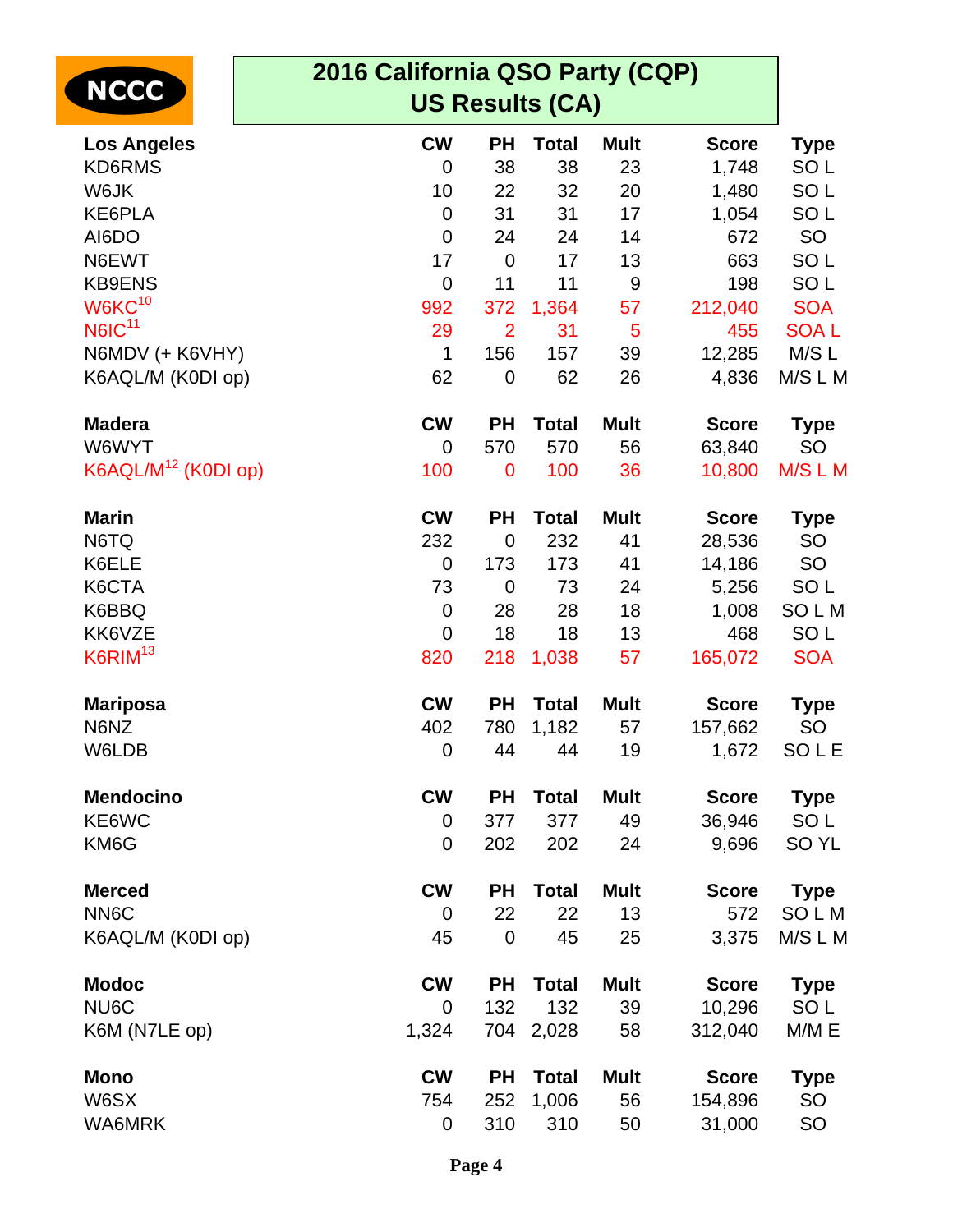|                                         | 2016 California QSO Party (CQP)                               |                |              |                |              |                 |  |  |  |
|-----------------------------------------|---------------------------------------------------------------|----------------|--------------|----------------|--------------|-----------------|--|--|--|
| <b>NCCC</b>                             | <b>US Results (CA)</b>                                        |                |              |                |              |                 |  |  |  |
| <b>Monterey</b>                         | <b>CW</b>                                                     | <b>PH</b>      | <b>Total</b> | <b>Mult</b>    | <b>Score</b> | <b>Type</b>     |  |  |  |
| W6WF                                    | 0                                                             | 437            | 437          | 54             | 47,196       | SO <sub>L</sub> |  |  |  |
| K6GRL                                   | $\mathbf 0$                                                   | 25             | 25           | 16             | 800          | <b>SOLYL</b>    |  |  |  |
| W6ROX                                   | $\mathbf 0$                                                   | 17             | 17           | 16             | 544          | <b>SOLEYL</b>   |  |  |  |
| KI8CX (KI6RVW, KI6FKY)                  | $\overline{0}$                                                | 337            | 337          | 48             | 32,352       | M/S L           |  |  |  |
| K6AQL/M (K0DI op)                       | 103                                                           | $\mathbf 0$    | 103          | 40             | 12,360       | M/S L M         |  |  |  |
| AEGJ <sup>14</sup>                      | 0                                                             | 94             | 94           | 34             | 6,392        | M/M L E         |  |  |  |
|                                         | AE6J ops = AE6J, KM6EQN, NZ6Q, KM6BJJ, KB6UNC, N6XMA, KK6MPF  |                |              |                |              |                 |  |  |  |
| <b>Napa</b>                             | <b>CW</b>                                                     | <b>PH</b>      | <b>Total</b> | <b>Mult</b>    | <b>Score</b> | Type            |  |  |  |
| KE6ZSN                                  | 0                                                             | 912            | 912          | 55             | 100,320      | <b>SO</b>       |  |  |  |
| KO6JF                                   | $\overline{0}$                                                | 307            | 307          | 44             | 27,016       | SO <sub>L</sub> |  |  |  |
| <b>Nevada</b>                           | <b>CW</b>                                                     | <b>PH</b>      | <b>Total</b> | <b>Mult</b>    | <b>Score</b> | <b>Type</b>     |  |  |  |
| W6FA                                    | 763                                                           | 123            | 886          | 56             | 141,960      | <b>SO</b>       |  |  |  |
| K9JM                                    | 695                                                           | $\mathbf 0$    | 695          | 55             | 114,675      | <b>SO</b>       |  |  |  |
| WB6JJJ                                  | 40                                                            | 171            | 211          | 46             | 21,252       | <b>SO</b>       |  |  |  |
| W6EU                                    | 68                                                            | 0              | 68           | 28             | 5,712        | SO              |  |  |  |
| K6III                                   | 47                                                            | $\mathbf 0$    | 47           | $\overline{7}$ | 987          | SO <sub>L</sub> |  |  |  |
| K6ST                                    | $\mathbf 0$                                                   | 11             | 11           | 11             | 242          | SO <sub>L</sub> |  |  |  |
| K6NV                                    | 442                                                           | 37             | 479          | 52             | 72,800       | <b>SOA</b>      |  |  |  |
| N6MQL                                   | 28                                                            | $\overline{0}$ | 28           | 17             | 1,428        | M/SL            |  |  |  |
|                                         | N6MQL ops = N6MQL, K6CIM, K6LQ, K6JJR, WB6UBK, KJ6YCO, KJ6YCJ |                |              |                |              |                 |  |  |  |
| NC6DX <sup>15</sup> (K6XN, K6YN, N6SWX) | 223                                                           | 189            | 412          | 50             | 52,350       | M/M Q           |  |  |  |
| Orange                                  | <b>CW</b>                                                     | <b>PH</b>      | <b>Total</b> | <b>Mult</b>    | <b>Score</b> | <b>Type</b>     |  |  |  |
| N6MU                                    | 620                                                           | 41             | 661          | 54             | 104,868      | SO <sub>L</sub> |  |  |  |
| N6GP                                    | 390                                                           | 83             | 473          | 51             | 68,136       | SO <sub>L</sub> |  |  |  |
| W6FPS                                   | 26                                                            | 244            | 270          | 48             | 27,168       | SO <sub>L</sub> |  |  |  |
| N6ER                                    | 117                                                           | 1              | 118          | 37             | 13,061       | SO <sub>L</sub> |  |  |  |
| N6VNI                                   | $\mathbf 0$                                                   | 89             | 89           | 27             | 4,806        | SO <sub>L</sub> |  |  |  |
| AA6SS (W6SJ op)                         | 49                                                            | 0              | 49           | 26             | 3,822        | SO <sub>L</sub> |  |  |  |
| N6PM                                    | 0                                                             | 65             | 65           | 17             | 2,210        | SO <sub>L</sub> |  |  |  |
| AD6GE                                   | 0                                                             | 47             | 47           | 20             | 1,880        | SO <sub>L</sub> |  |  |  |
| K6PGH                                   | 0                                                             | 41             | 41           | 22             | 1,804        | SO <sub>L</sub> |  |  |  |
| KB6A                                    | $\overline{0}$                                                | 45             | 45           | 15             | 1,350        | SO <sub>L</sub> |  |  |  |
| AA6PW <sup>16</sup>                     | 740                                                           | 758            | 1,498        | 58             | 216,688      | <b>SOA</b>      |  |  |  |
| <b>Placer</b>                           | <b>CW</b>                                                     | <b>PH</b>      | <b>Total</b> | <b>Mult</b>    | <b>Score</b> | <b>Type</b>     |  |  |  |
| K6UDA                                   | $\mathbf 0$                                                   | 441            | 441          | 54             | 47,628       | <b>SO</b>       |  |  |  |
| WX6V                                    | 317                                                           | 0              | 317          | 48             | 45,648       | SO              |  |  |  |
| KA6W                                    | 245                                                           | 0              | 245          | 46             | 33,810       | SO <sub>L</sub> |  |  |  |
| AI6IN                                   | $\boldsymbol{0}$                                              | 124            | 124          | 28             | 6,944        | SO <sub>L</sub> |  |  |  |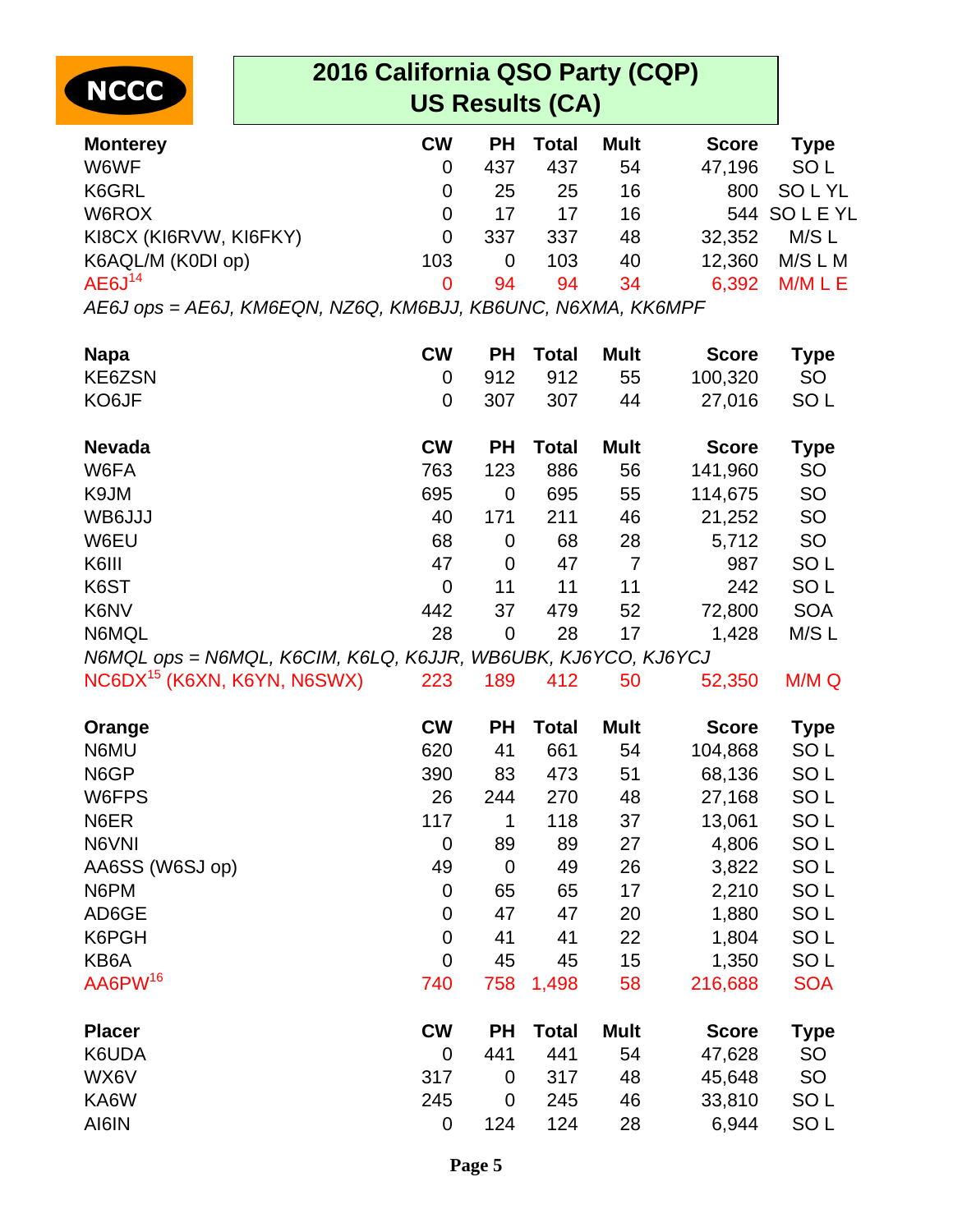| <b>NCCC</b>                                                  | 2016 California QSO Party (CQP) |             | <b>US Results (CA)</b> |             |              |                 |
|--------------------------------------------------------------|---------------------------------|-------------|------------------------|-------------|--------------|-----------------|
| <b>Placer</b>                                                | <b>CW</b>                       | <b>PH</b>   | <b>Total</b>           | <b>Mult</b> | <b>Score</b> | <b>Type</b>     |
| AI6JB <sup>17</sup>                                          | $\mathbf 0$                     | 52          | 52                     | 20          | 2,080        | <b>SOAL</b>     |
| <b>Plumas</b>                                                | <b>CW</b>                       | <b>PH</b>   | <b>Total</b>           | <b>Mult</b> | <b>Score</b> | <b>Type</b>     |
| K6CEL <sup>18</sup>                                          | $\mathbf 0$                     | 53          | 53                     | 19          | 2,014        | SO Q E          |
| K6CQP <sup>19</sup> (KH2TJ op)                               | 530                             | 126         | 656                    | 52          | 95,784       | <b>SOAL</b>     |
| <b>Riverside</b>                                             | <b>CW</b>                       | <b>PH</b>   | <b>Total</b>           | <b>Mult</b> | <b>Score</b> | <b>Type</b>     |
| NC6V                                                         | 493                             | 1           | 494                    | 50          | 74,050       | SO <sub>L</sub> |
| KK6ABZ                                                       | $\overline{0}$                  | 54          | 54                     | 24          | 2,592        | SO <sub>L</sub> |
| WA6KHK <sup>20</sup>                                         | 610                             | 481         | 1,091                  | 58          | 161,936      | <b>SOAL</b>     |
| <b>Sacramento</b>                                            | <b>CW</b>                       | <b>PH</b>   | <b>Total</b>           | <b>Mult</b> | <b>Score</b> | <b>Type</b>     |
| N6JV                                                         | 800                             | 404         | 1,204                  | 58          | 186,064      | <b>SO</b>       |
| NR6Q                                                         | 0                               | 1,543       | 1,543                  | 57          | 175,902      | SO              |
| N6RK                                                         | 604                             | 440         | 1,044                  | 56          | 150,752      | <b>SO</b>       |
| K6KNS                                                        | $\overline{0}$                  | 625         | 625                    | 55          | 68,750       | SO              |
| WA6OSX                                                       | 52                              | 296         | 348                    | 47          | 35,156       | <b>SO</b>       |
| K6MBD                                                        | $\overline{0}$                  | 123         | 123                    | 24          | 5,904        | SO <sub>L</sub> |
| K6MCS                                                        | 0                               | 69          | 69                     | 23          | 3,174        | SO <sub>L</sub> |
| N6RIK                                                        | $\mathbf 0$                     | 55          | 55                     | 28          | 3,080        | SO <sub>L</sub> |
| K6AQL/M (K0DI op)                                            | 34                              | $\mathbf 0$ | 34                     | 15          | 1,530        | M/S L M         |
| <b>San Benito</b>                                            | <b>CW</b>                       | <b>PH</b>   | <b>Total</b>           | <b>Mult</b> | <b>Score</b> | <b>Type</b>     |
| K6VVA/6 (K6VVA op)                                           | 99                              | 5           | 104                    | 34          | 10,438       | SOLE            |
| AA6W                                                         | 57                              | 0           | 57                     | 28          | 4,788        | <b>SO</b>       |
| W6KRK (+ KJ6KQI, K6ASA)                                      | $\overline{0}$                  | 62          | 62                     | 23          | 2,852        | M/S L           |
| K6AQL/M (K0DI op)                                            | 22                              | $\mathbf 0$ | 22                     | 14          | 924          | M/S L M         |
| N6SBC (W6TST, KD6LSH)                                        | $\mathbf 0$                     | 66          | 66                     | 6           | 792          | M/S L E         |
| NZ6Q                                                         | 145                             | 130         | 275                    | 43          | 29,885       | M/M L E         |
| NZ6Q ops = NZ6Q, KM6EQN, KM6BJJ, KB6UNC, N6XMA, AE6J, KK6MPF |                                 |             |                        |             |              |                 |
| <b>San Bernardino</b>                                        | <b>CW</b>                       | <b>PH</b>   | <b>Total</b>           | <b>Mult</b> | <b>Score</b> | <b>Type</b>     |
| W6ZQ                                                         | 0                               | 194         | 194                    | 34          | 13,192       | SO <sub>L</sub> |
| KK6DPE                                                       | 0                               | 114         | 114                    | 29          | 6,612        | SO <sub>L</sub> |
| K6MCP                                                        | 0                               | 101         | 101                    | 26          | 5,252        | <b>SOLYL</b>    |

| AC6SC                    |           | 59  | 59              | 14          | 1.652        | SO L            |
|--------------------------|-----------|-----|-----------------|-------------|--------------|-----------------|
| $K6YL^{21}$              | 0         | 192 | 192             | 45          |              | 17,280 SOA E YL |
| K6WDE <sup>22</sup>      | 0         | 149 | 149             | 27          | 8.046        | <b>SOAL</b>     |
| K6VO (K6NR, K6RBS, NM6X) | 1.006     |     | 881 1.887       | 57          | 272,460      | M/S             |
| <b>San Diego</b>         | <b>CW</b> |     | <b>PH</b> Total | <b>Mult</b> | <b>Score</b> | Type            |
| W6YI (N6MJ op)           | 1,094     |     | 1,912 3,006     | 58          | 412,148      | <b>SO</b>       |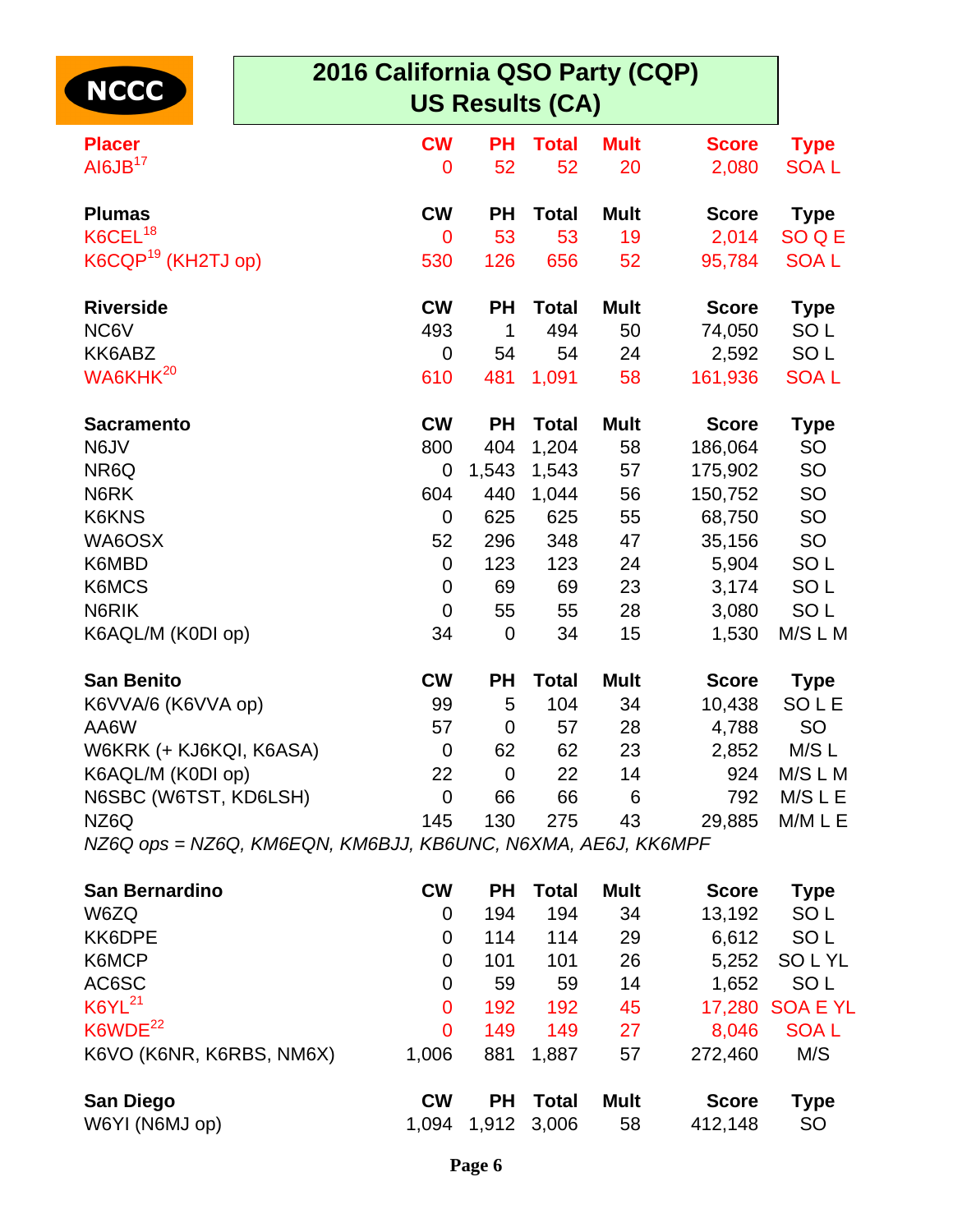| <b>NCCC</b>           | 2016 California QSO Party (CQP)                         |                        |                |                |              |                  |
|-----------------------|---------------------------------------------------------|------------------------|----------------|----------------|--------------|------------------|
|                       |                                                         | <b>US Results (CA)</b> |                |                |              |                  |
| San Diego             | <b>CW</b>                                               | <b>PH</b>              | <b>Total</b>   | <b>Mult</b>    | <b>Score</b> | <b>Type</b>      |
| K6NA (N6ED op)        | 1,009                                                   | 1,647                  | 2,656          | 58             | 366,618      | SO               |
| KI6RRN                | 1,134                                                   | 418                    | 1,552          | 56             | 237,328      | SO <sub>L</sub>  |
| WN6K                  | 692                                                     | 526                    | 1,218          | 55             | 172,040      | SO <sub>L</sub>  |
| <b>KK6NON</b>         | 0                                                       | 767                    | 767            | 54             | 82,836       | SO <sub>L</sub>  |
| NX6T (N6KI op)        | 414                                                     | 60                     | 474            | 49             | 66,738       | SO <sub>L</sub>  |
| AI6O                  | 328                                                     | $\mathbf 0$            | 328            | 44             | 43,296       | <b>SO</b>        |
| K6AR                  | 165                                                     | $\mathbf 0$            | 165            | 44             | 21,780       | SO               |
| K <sub>2</sub> RP     | 98                                                      | 22                     | 120            | 32             | 10,816       | <b>SO</b>        |
| N6TNT                 | 0                                                       | 40                     | 40             | 13             | 1,040        | SO <sub>L</sub>  |
| KK <sub>6</sub>       | 0                                                       | 42                     | 42             | 4              | 336          | SO <sub>L</sub>  |
| N6PIH                 | 0                                                       | 5                      | 5              | 5              | 50           | SO <sub>L</sub>  |
| WA6YLR                | 0                                                       | $\,6$                  | $\,6$          | $\overline{2}$ | 24           | SO <sub>L</sub>  |
| KI6RXX (KD6TUJ op)    | 0                                                       | $\overline{2}$         | $\overline{2}$ | 3              | 12           | SOLE             |
| <b>TEST</b>           | $\overline{0}$                                          | $\overline{0}$         | $\mathbf 0$    | $\overline{0}$ | $\mathbf 0$  | SO <sub>L</sub>  |
| NCGK <sup>23</sup>    | 874                                                     | 99                     | 973            | 53             | 149,460      | <b>SOAL</b>      |
| W6KY                  | 360                                                     | 37                     | 397            | 42             | 48,468       | SOA <sub>L</sub> |
| NA6MB <sup>24</sup>   | 0                                                       | 230                    | 230            | 45             | 20,700       | <b>SOA</b>       |
| K6GO                  | 0                                                       | 224                    | 224            | 41             | 18,368       | <b>SOA YL</b>    |
| N6NC                  | 145                                                     | $\mathbf 0$            | 145            | 42             | 18,270       | SOA <sub>L</sub> |
| N6VH                  | 21                                                      | 30                     | 51             | 23             | 2,829        | SOA <sub>L</sub> |
| $NO6T25$ (N5ZO, N6AN) | 1,209                                                   | 1,209                  | 2,418          | 57             | 344,565      | M/S              |
| W6RBP (KD6DL, NY7N)   | 0                                                       | 761                    | 761            | 55             | 83,710       | M/S E            |
| KK6TV (+ KE6PY)       | 273                                                     | 265                    | 538            | 52             | 70,148       | M/SL             |
| K6UD                  | $\overline{0}$                                          | 117                    | 117            | 37             | 8,658        | M/S E            |
|                       | K6UD ops = K6IRF, K6DAN, KK6N, KN6B, N6YTA, K6WFI, AC1D |                        |                |                |              |                  |
| <b>San Francisco</b>  | <b>CW</b>                                               | <b>PH</b>              | <b>Total</b>   | <b>Mult</b>    | <b>Score</b> | <b>Type</b>      |
| K6EL                  | 127                                                     | 151                    | 278            | 48             | 32,784       | SO <sub>L</sub>  |
| AK6VS                 | 185                                                     | $\mathbf 0$            | 185            | 36             | 19,980       | SO <sub>L</sub>  |
| AD6I                  | 0                                                       | 32                     | 32             | 20             | 1,280        | SO <sub>L</sub>  |
| KJ6PTX                | 0                                                       | 36                     | 36             | 10             | 720          | SO <sub>L</sub>  |
| AF6RT                 | 0                                                       | 15                     | 15             | 12             | 360          | SO <sub>L</sub>  |
| NCGD <sup>26</sup>    | $\mathbf 0$                                             | 36                     | 36             | 19             | 1,368        | <b>SOAL</b>      |
| San Joaquin           | <b>CW</b>                                               | <b>PH</b>              | <b>Total</b>   | <b>Mult</b>    | <b>Score</b> | <b>Type</b>      |
| K6JF                  | 233                                                     | $\mathbf 0$            | 233            | 45             | 31,455       | SO <sub>L</sub>  |
| K6YK                  | 92                                                      | 91                     | 183            | 46             | 21,068       | <b>SO</b>        |
| KG6SVF <sup>27</sup>  | 0                                                       | 245                    | 245            | 44             | 21,560       | <b>SOA</b>       |
| KD6NIG <sup>28</sup>  | $\mathbf 0$                                             | 29                     | 29             | $\overline{9}$ | 522          | <b>SOAL</b>      |
| K6AQL/M (K0DI op)     | 30                                                      | 1                      | 31             | 22             | 2,024        | M/S L M          |
| W6SF                  | $\pmb{0}$                                               | 192                    | 192            | 42             | 16,128       | M/M L            |

W6SF ops = W6MRM, N6KZW, N6LHL, WB6NVB, K6TVT, KM6BWF, KM6CBK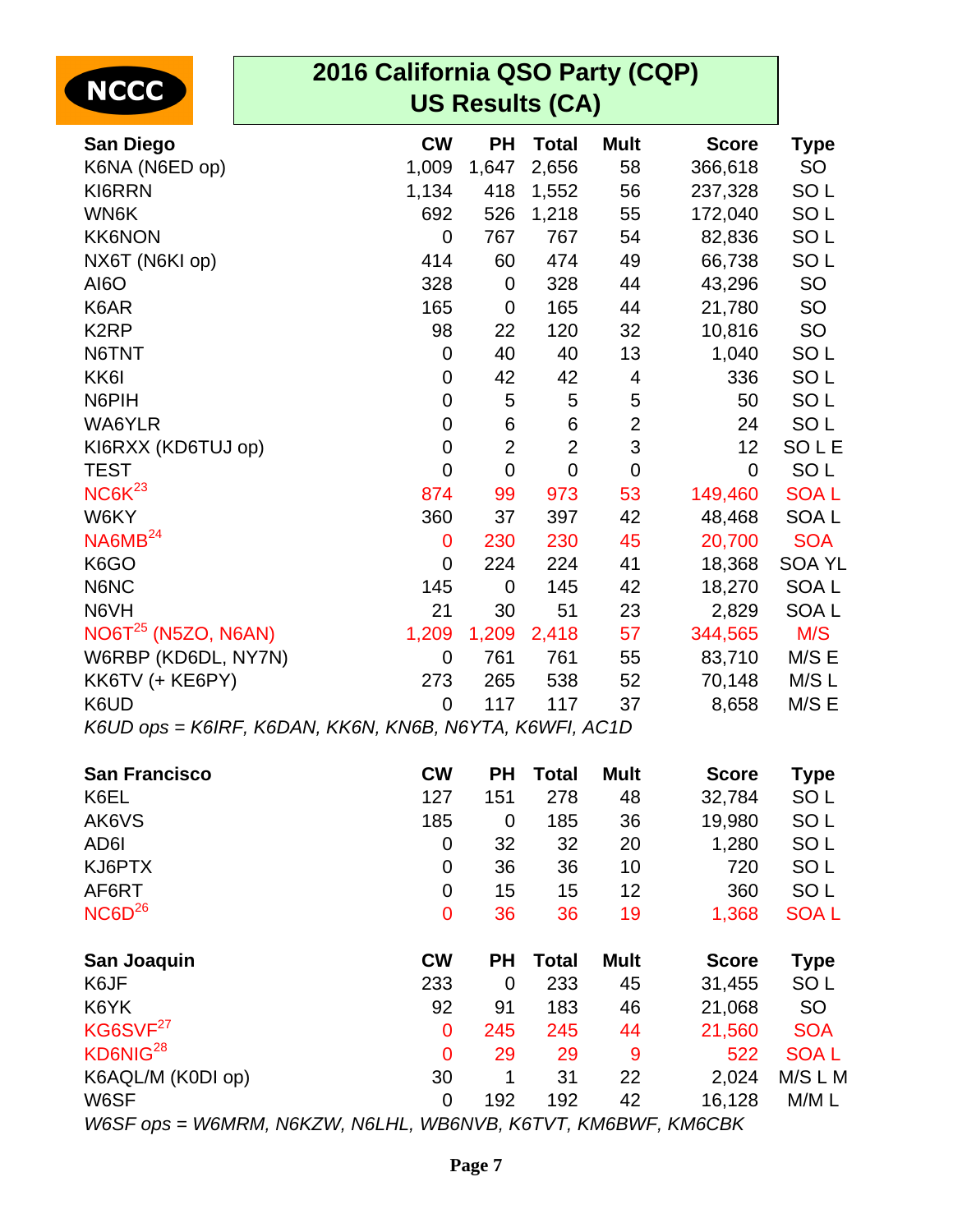

| San Joaquin                                                                                | <b>CW</b> | <b>PH</b> Total | Mult         | <b>Score</b> | Type  |
|--------------------------------------------------------------------------------------------|-----------|-----------------|--------------|--------------|-------|
| N6SJV                                                                                      |           |                 | 0 119 119 35 | 8.330        | M/M L |
| N6SJV ops = N6SJV, KA6MEL, KI6YYT, KD6MOO, WB6BET, KI6COR, N6GKJ, KM6DQD,<br>KA6JLJ, K6ZZD |           |                 |              |              |       |

| San Luis Obispo       | <b>CW</b>      | <b>PH</b>      | <b>Total</b>   | <b>Mult</b>     | <b>Score</b> | Type             |
|-----------------------|----------------|----------------|----------------|-----------------|--------------|------------------|
| W6FM                  | 478            | 437            | 915            | 57              | 131,556      | SO               |
| KY6M                  | 0              | 426            | 426            | 52              | 44,304       | SO               |
| K6JTA                 | 49             | 11             | 60             | 22              | 3,718        | SO <sub>L</sub>  |
| KM6AXC                | $\mathbf 0$    | 28             | 28             | $6\phantom{1}6$ | 336          | SO <sub>L</sub>  |
| W6BDX <sup>29</sup>   | $\mathbf 0$    | 45             | 45             | 16              | 1,440        | <b>SOAL</b>      |
| K6DPD                 | $\overline{0}$ | 22             | 22             | 15              | 660          | SOA <sub>L</sub> |
| W6TK (+ N6WS, KI6QDH) | 975            | 977            | 1,952          | 58              | 282,982      | M/S              |
| K6AQL/M (K0DI op)     | 15             | $\mathbf 0$    | 15             | 14              | 630          | M/S L M          |
| <b>San Mateo</b>      | <b>CW</b>      | <b>PH</b>      | <b>Total</b>   | <b>Mult</b>     | <b>Score</b> | <b>Type</b>      |
| W6OAT                 | 865            | 428            | 1,293          | 56              | 193,256      | SO               |
| N6NF                  | 454            | 577            | 1,031          | 56              | 140,896      | SO <sub>L</sub>  |
| K6KLY                 | $\mathbf 0$    | 820            | 820            | 56              | 91,840       | SO               |
| <b>K0DTJ</b>          | 53             | 0              | 53             | 26              | 4,134        | SO <sub>L</sub>  |
| KI6UDZ                | $\mathbf 0$    | 77             | 77             | 25              | 3,850        | SO <sub>L</sub>  |
| N6BCT                 | 0              | 35             | 35             | 11              | 770          | SO <sub>L</sub>  |
| W6JMZ                 | $\mathbf 0$    | $\overline{2}$ | $\overline{2}$ | $\overline{2}$  | 8            | SO <sub>L</sub>  |
| Santa Barbara         | <b>CW</b>      | <b>PH</b>      | <b>Total</b>   | <b>Mult</b>     | <b>Score</b> | <b>Type</b>      |
| WA6FGV                | 423            | 519            | 942            | 58              | 133,806      | <b>SO</b>        |
| NN6DX (W1PR op)       | 447            | 473            | 920            | 57              | 130,359      | <b>SO</b>        |
| AA6VX                 | 199            | 44             | 243            | 44              | 30,140       | SO <sub>L</sub>  |
| N6MW                  | 216            | $\mathbf 0$    | 216            | 40              | 25,920       | SO <sub>L</sub>  |
| AC6T                  | 120            | 3              | 123            | 39              | 14,274       | SO               |
| WB6KDH                | $\mathbf 0$    | 47             | 47             | 18              | 1,692        | SO <sub>L</sub>  |
| <b>Santa Clara</b>    | <b>CW</b>      | <b>PH</b>      | <b>Total</b>   | <b>Mult</b>     | <b>Score</b> | <b>Type</b>      |
| N6TV                  | 1,693          | $\mathbf 0$    | 1,693          | 57              | 289,503      | SO               |
| AE6Y                  | 1,032          | 701            | 1,733          | 57              | 256,386      | SO               |
| AJ6V                  | 494            | 0              | 494            | 53              | 78,546       | <b>SO</b>        |
| KM6I                  | 449            | 61             | 510            | 50              | 73,450       | SO               |
| K6KQV                 | 351            | $\mathbf 0$    | 351            | 49              | 51,597       | SO <sub>L</sub>  |
| K6ATZ                 | 30             | 232            | 262            | 48              | 26,592       | SO <sub>L</sub>  |
| KO6LU                 | 87             | 137            | 224            | 40              | 21,400       | <b>SO</b>        |
| K6WV                  | $\mathbf 0$    | 133            | 133            | 34              | 9,044        | SO               |
| W6ESL                 | $\mathbf 0$    | 150            | 150            | 24              | 7,200        | SO <sub>L</sub>  |
| AI6KG                 | 24             | 82             | 106            | 28              | 6,608        | SO <sub>L</sub>  |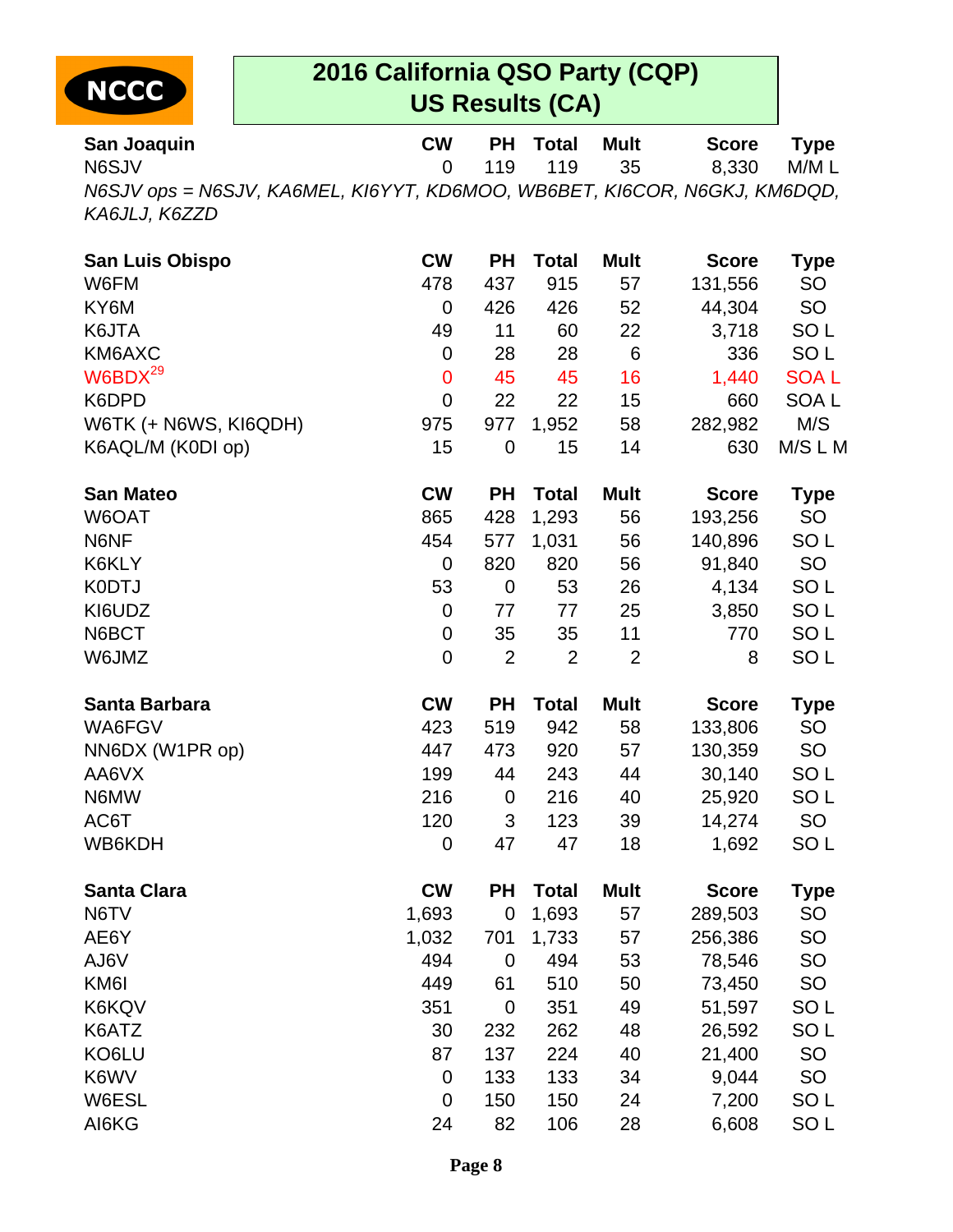| 2016 California QSO Party (CQP)                                    |                                                      |                |              |             |              |                  |  |
|--------------------------------------------------------------------|------------------------------------------------------|----------------|--------------|-------------|--------------|------------------|--|
| <b>NCCC</b>                                                        | <b>US Results (CA)</b>                               |                |              |             |              |                  |  |
| <b>Santa Clara</b>                                                 | <b>CW</b>                                            | <b>PH</b>      | <b>Total</b> | <b>Mult</b> | <b>Score</b> | <b>Type</b>      |  |
| W4NJK                                                              | 53                                                   | $\mathbf 0$    | 53           | 18          | 2,862        | <b>SO</b>        |  |
| W6IA                                                               | 0                                                    | 63             | 63           | 17          | 2,142        | SO <sub>L</sub>  |  |
| KE7DO                                                              | 0                                                    | 45             | 45           | 20          | 1,800        | SO <sub>L</sub>  |  |
| KJ6K                                                               | 23                                                   | $\mathbf 0$    | 23           | 19          | 1,311        | SO <sub>L</sub>  |  |
| AG6YO                                                              | 0                                                    | 24             | 24           | 9           | 432          | SO <sub>L</sub>  |  |
| W6REK                                                              | $\mathbf 0$                                          | 43             | 43           | 4           | 344          | SO <sub>L</sub>  |  |
| N6DBI                                                              | 0                                                    | 23             | 23           | 4           | 184          | SO <sub>L</sub>  |  |
| K6KEL                                                              | $\mathbf 0$                                          | 10             | 10           | 6           | 120          | SO <sub>L</sub>  |  |
| K6AJR                                                              | $\mathbf 0$                                          | $\mathbf 0$    | $\mathbf 0$  | $\mathbf 0$ | $\mathbf 0$  | SO <sub>L</sub>  |  |
| K6MM                                                               | 677                                                  | 333            | 1,010        | 56          | 151,032      | <b>SOA</b>       |  |
| NW6P                                                               | 27                                                   | 171            | 198          | 42          | 17,766       | <b>SOA</b>       |  |
| W6DR                                                               | 195                                                  | 8              | 203          | 17          | 10,217       | <b>SOA</b>       |  |
| K6GT                                                               | 52                                                   | 32             | 84           | 24          | 5,280        | SOA <sub>L</sub> |  |
| K6AQL/M (K0DI op)                                                  | 36                                                   | $\overline{2}$ | 38           | 25          | 2,800        | M/S L M          |  |
| W6YX                                                               |                                                      | 1,842 2,595    | 4,437        | 58          | 621,528      | M/M              |  |
|                                                                    | W6YX ops = NF1R, K2YY, ND2T, AA6XV, N6DB, W6LD, N7MH |                |              |             |              |                  |  |
| <b>Santa Cruz</b>                                                  | <b>CW</b>                                            | <b>PH</b>      | <b>Total</b> | <b>Mult</b> | <b>Score</b> | <b>Type</b>      |  |
| K6GHA                                                              | 282                                                  | 621            | 903          | 54          | 112,752      | SO <sub>L</sub>  |  |
| K6RB                                                               | 501                                                  | 0              | 501          | 51          | 76,653       | SO               |  |
| N6TH                                                               | 498                                                  | 0              | 498          | 49          | 73,206       | SO               |  |
| AC6SL                                                              | 416                                                  | 0              | 416          | 49          | 61,152       | SO <sub>L</sub>  |  |
| AI6LY                                                              | 0                                                    | 430            | 430          | 54          | 46,440       | SO               |  |
| AF6GQ                                                              | 228                                                  | $\mathbf 0$    | 228          | 36          | 24,624       | SO <sub>L</sub>  |  |
| $K6XX^{30}$                                                        | 1,328                                                | 1,013          | 2,341        | 58          | 348,580      | <b>SOA</b>       |  |
| K6MMM (KE1B op)                                                    | 951                                                  | 575            | 1,526        | 56          | 224,168      | <b>SOA</b>       |  |
| <b>Shasta</b>                                                      | <b>CW</b>                                            | <b>PH</b>      | <b>Total</b> | <b>Mult</b> | <b>Score</b> | <b>Type</b>      |  |
| K6MR                                                               | 1,216                                                | $\mathbf 0$    | 1,216        | 57          | 207,936      | <b>SO</b>        |  |
| N6RZR                                                              | 0                                                    | 135            | 135          | 35          | 9,450        | SO <sub>L</sub>  |  |
| W1NV                                                               | 0                                                    | 138            | 138          | 34          | 9,384        | SO <sub>L</sub>  |  |
| K6KS                                                               | 0                                                    | 134            | 134          | 29          | 7,772        | SO <sub>L</sub>  |  |
| K6LJC                                                              | 10                                                   | 29             | 39           | 20          | 1,760        | SO <sub>L</sub>  |  |
| <b>Sierra</b>                                                      | <b>CW</b>                                            | <b>PH</b>      | <b>Total</b> | <b>Mult</b> | <b>Score</b> | <b>Type</b>      |  |
| N6YEU                                                              | 366                                                  | 306            | 672          | 50          | 85,500       | SOLE             |  |
| W6MY                                                               | 0                                                    | 438            | 438          | 50          | 43,800       | <b>SO</b>        |  |
| $K6E1^{31}$                                                        | 762                                                  | 647            | 1,409        | 57          | 204,060      | M/M L E          |  |
| K6EI ops = K6EI, N6GD, W9KKN, N6NKT, AE6JV, KA4VBF, KI6SLX, KF6EMB |                                                      |                |              |             |              |                  |  |

| <b>Siskiyou</b> | <b>CW</b> |  | <b>PH Total Mult Score Type</b> |  |
|-----------------|-----------|--|---------------------------------|--|
| WA6ST           |           |  | 0 206 206 50 20.600 SO          |  |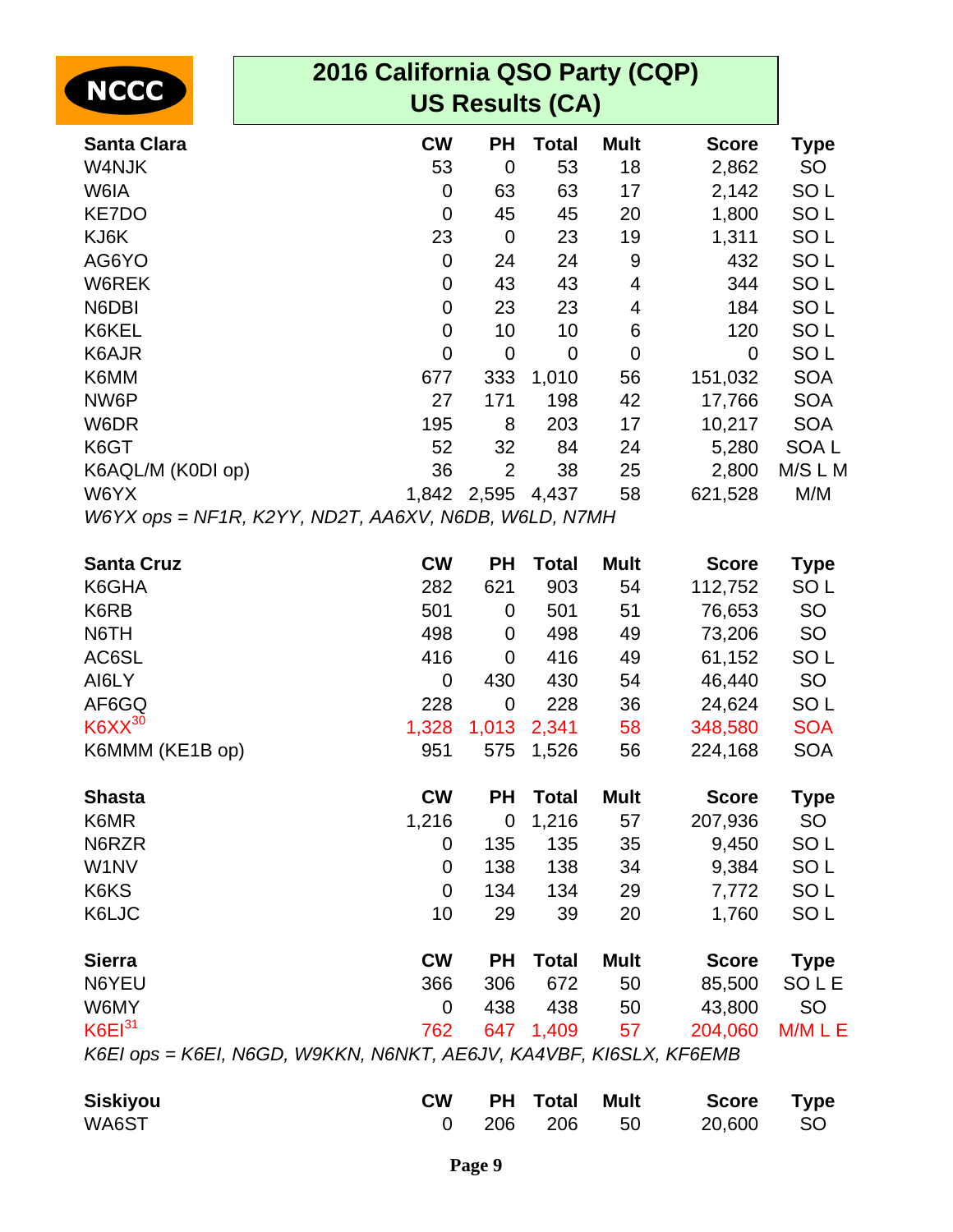| NCCC |
|------|
|------|

| <b>Siskiyou</b>                                           | <b>CW</b>      | PН          | <b>Total</b> | <b>Mult</b> | <b>Score</b> | <b>Type</b>      |
|-----------------------------------------------------------|----------------|-------------|--------------|-------------|--------------|------------------|
| WU6X                                                      | 67             | 59          | 126          | 30          | 9,570        | SO <sub>L</sub>  |
| NT6N                                                      | 0              | 31          | 31           | 13          | 806          | SO <sub>L</sub>  |
| $K6S^{32}$<br>K6S ops = K7GT, NA7OM, WB6FFC, W8WOM, N7CGD | 79             | 280         | 359          | 44          | 35,068       | M/M L E          |
|                                                           |                |             |              |             |              |                  |
| <b>Solano</b>                                             | <b>CW</b>      | PН          | <b>Total</b> | <b>Mult</b> | <b>Score</b> | <b>Type</b>      |
| N6JS                                                      | 4              | 1,401       | 1,405        | 57          | 160,398      | <b>SO</b>        |
| WB6BET                                                    | 0              | 55          | 55           | 19          | 2,090        | SO <sub>L</sub>  |
| KK6ZIZ                                                    | 0              | 48          | 48           | $9\,$       | 864          | SO <sub>L</sub>  |
| K6W                                                       | 0              | 33          | 33           | 9           | 594          | <b>SOLE</b>      |
| AB6CC                                                     | 0              | 15          | 15           | 9           | 270          | <b>SO</b>        |
| K6AQL/M (K0DI op)                                         | 45             | $\mathbf 0$ | 45           | 21          | 2,835        | M/S L M          |
| Sonoma                                                    | <b>CW</b>      | PН          | <b>Total</b> | <b>Mult</b> | <b>Score</b> | <b>Type</b>      |
| W6PZ (K6SRZ op)                                           | 1,064          | 1,017       | 2,081        | 57          | 297,882      | <b>SO</b>        |
| W6XU (K6JS op)                                            | 844            | 644         | 1,488        | 57          | 217,740      | <b>SO</b>        |
| KG6N <sup>33</sup>                                        | 633            | 316         | 949          | 55          | 139,205      | <b>SOL</b>       |
| KU6F                                                      | 0              | 1,124       | 1,124        | 56          | 125,888      | SO <sub>YL</sub> |
| WW6D                                                      | 417            | 0           | 417          | 48          | 60,048       | SO <sub>L</sub>  |
| N6TVN <sup>34</sup>                                       | 92             | 0           | 92           | 30          | 8,280        | SO <sub>Q</sub>  |
| K6TER                                                     | 0              | 120         | 120          | 27          | 6,480        | SO <sub>L</sub>  |
| KO6PS                                                     | 3              | 35          | 38           | 19          | 1,501        | SO <sub>L</sub>  |
| K6UUW                                                     | 0              | 20          | 20           | 18          | 720          | <b>SO</b>        |
| KM6XO                                                     | $\overline{0}$ | 9           | 9            | 9           | 162          | SO <sub>L</sub>  |
| N6GY                                                      | $\overline{0}$ | 5           | 5            | 4           | 40           | SO <sub>L</sub>  |
| N6IE                                                      | 828            | 886         | 1,714        | 58          | 246,848      | <b>SOA</b>       |
| W6IYS <sup>35</sup>                                       | 263            | $\mathbf 0$ | 263          | 46          | 36,294       | <b>SOAL</b>      |
| KE6UAR                                                    | 0              | 62          | 62           | 16          | 1,984        | SOA <sub>L</sub> |
| WX6B (+ N6GY, KG6ACU)                                     | 0              | 1,091       | 1,091        | 56          | 122,192      | M/S              |
| <b>Stanislaus</b>                                         | <b>CW</b>      | РH          | <b>Total</b> | <b>Mult</b> | <b>Score</b> | <b>Type</b>      |
| K6CSL                                                     | 200            | 0           | 200          | 42          | 25,200       | SO <sub>L</sub>  |
| KN6DR                                                     | 5              | $\mathbf 0$ | 5            | 3           | 45           | SO <sub>L</sub>  |
| $W6XK^{36}$                                               | 338            | 5           | 343          | 53          | 54,272       | <b>SOA Q</b>     |
| K6AQL/M (K0DI op)                                         | 27             | $\mathbf 0$ | 27           | 19          | 1,539        | M/S L M          |
| <b>Sutter</b>                                             | <b>CW</b>      | PH          | <b>Total</b> | <b>Mult</b> | <b>Score</b> | <b>Type</b>      |
| N7OQ/6                                                    | 0              | 65          | 65           | 31          | 4,030        | SO <sub>L</sub>  |
| N6BOB (+ W6BO, KK6VZD)                                    | 3              | 450         | 453          | 53          | 48,177       | M/S              |
| K6AQL/M (K0DI op)                                         | 41             | 0           | 41           | 15          | 1,845        | M/S L M          |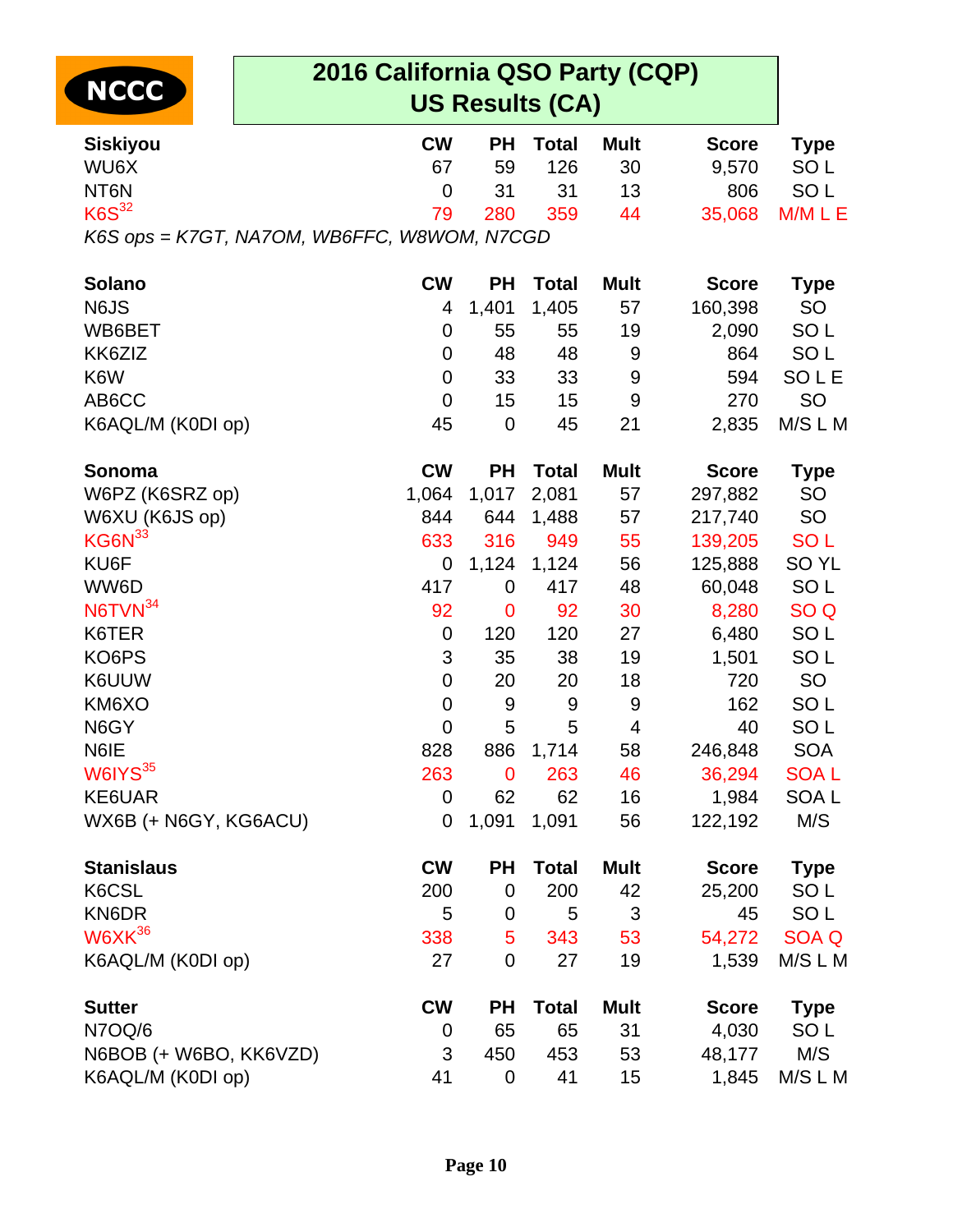| <b>NCCC</b>                                                | 2016 California QSO Party (CQP)<br><b>US Results (CA)</b> |             |              |             |              |                 |  |
|------------------------------------------------------------|-----------------------------------------------------------|-------------|--------------|-------------|--------------|-----------------|--|
| <b>Tehama</b>                                              | <b>CW</b>                                                 | <b>PH</b>   | <b>Total</b> | <b>Mult</b> | <b>Score</b> | <b>Type</b>     |  |
| KM6BMA                                                     | 0                                                         | 103         | 103          | 35          | 7,210        | SO <sub>L</sub> |  |
| N6T (N6RNO, N3RC, WB6HYD)                                  | 620                                                       | 407         | 1,027        | 54          | 144,396      | M/S E           |  |
| <b>Trinity</b>                                             | <b>CW</b>                                                 | <b>PH</b>   | <b>Total</b> | <b>Mult</b> | <b>Score</b> | <b>Type</b>     |  |
| KA2DHZ                                                     | 0                                                         | 96          | 96           | 20          | 3,840        | SO <sub>L</sub> |  |
| W6BX (W6GJB, N3ZZ, K9YC)                                   | 1,122                                                     | 60          | 1,182        | 57          | 198,702      | M/M E           |  |
| <b>Tulare</b>                                              | <b>CW</b>                                                 | <b>PH</b>   | <b>Total</b> | <b>Mult</b> | <b>Score</b> | <b>Type</b>     |  |
| K6AQL/M (K0DI op)                                          | 102                                                       | $\mathbf 0$ | 102          | 33          | 10,098       | M/S L M         |  |
| <b>Tuolumne</b>                                            | <b>CW</b>                                                 | <b>PH</b>   | <b>Total</b> | <b>Mult</b> | <b>Score</b> | <b>Type</b>     |  |
| AF6TF                                                      | $\mathbf 0$                                               | 168         | 168          | 48          | 16,128       | SOLE            |  |
| KJ6QVI/AG                                                  | 0                                                         | 40          | 40           | 18          | 1,440        | SO <sub>L</sub> |  |
| KE6KYI                                                     | 0                                                         | 26          | 26           | 17          | 884          | SO <sub>L</sub> |  |
| W6MVM                                                      | 0                                                         | 16          | 16           | 14          | 448          | <b>SO</b>       |  |
| $W6K37$ (WQ6X op)                                          | 347                                                       | 116         | 463          | 50          | 63,650       | <b>SOALE</b>    |  |
| N <sub>6</sub> G                                           | 749                                                       | 351         | 1,100        | 58          | 171,042      | M/S E           |  |
| N6G ops = W6TCP, NA6O, WB6ETY, KI6OY, KK6DF, KQ6DI, KG6YYY |                                                           |             |              |             |              |                 |  |
| N6SPP (+ WD0JIM, KE6AYK)                                   | 1                                                         | 53          | 54           | 10          | 1,090        | M/S L           |  |
| <b>Ventura</b>                                             | <b>CW</b>                                                 | <b>PH</b>   | <b>Total</b> | <b>Mult</b> | <b>Score</b> | <b>Type</b>     |  |
| WB6L                                                       | 0                                                         | 237         | 237          | 44          | 20,856       | SO <sub>L</sub> |  |
| KJ6TTR                                                     | 0                                                         | 62          | 62           | 20          | 2,480        | SO <sub>L</sub> |  |
| AG6GL                                                      | $\mathbf 0$                                               | 39          | 39           | 18          | 1,404        | SO <sub>L</sub> |  |
| K6IDS (W0UFC op)                                           | 14                                                        | 10          | 24           | 15          | 930          | SO <sub>L</sub> |  |
| AG6AY <sup>38</sup>                                        | $\mathbf 0$                                               | 224         | 224          | 39          | 17,472       | <b>SOA</b>      |  |
| Yolo                                                       | <b>CW</b>                                                 | <b>PH</b>   | <b>Total</b> | <b>Mult</b> | <b>Score</b> | <b>Type</b>     |  |
| KE8FT/6 (KE8FT op)                                         | $\mathbf 0$                                               | 218         | 218          | 44          | 19,184       | SO <sub>L</sub> |  |
| K <sub>6</sub> Y                                           | 130                                                       | 121         | 251          | 42          | 26,544       | $M/S$ L E       |  |
| K6AQL/M (K0DI op)                                          | 53                                                        | $\mathbf 0$ | 53           | 28          | 4,452        | M/S L M         |  |
| Yuba                                                       | <b>CW</b>                                                 | <b>PH</b>   | <b>Total</b> | <b>Mult</b> | <b>Score</b> | <b>Type</b>     |  |
| W6XB                                                       | 167                                                       | 170         | 337          | 50          | 42,050       | SO              |  |
| N9BD                                                       | $\overline{2}$                                            | 140         | 142          | 36          | 10,296       | SO <sub>L</sub> |  |
| WA6CAL                                                     | $\mathbf 0$                                               | 73          | 73           | 11          | 1,606        | SO <sub>E</sub> |  |
| W6JAZ (K6XV, W7DR)                                         | 806                                                       | 774         | 1,580        | 57          | 226,062      | M/S             |  |
| K6AQL/M (K0DI op)                                          | 30                                                        | 0           | 30           | 10          | 900          | M/S L M         |  |

**Checklogs:** K6EU, KJ6MBW, KK6ZM, WB6A.

 $C = Checklog$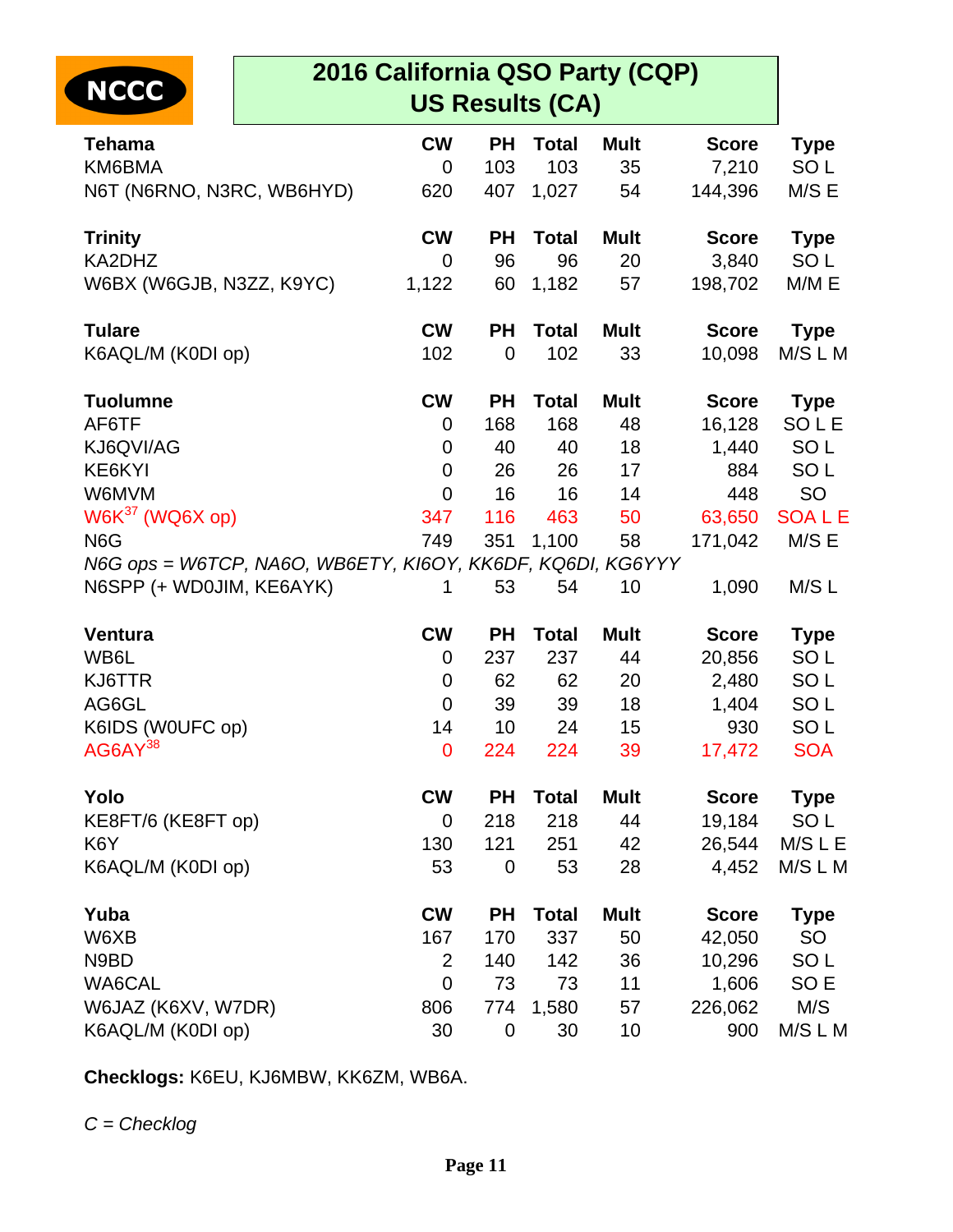

 $E =$  County Expedition  $L = Low Power$  $M = Mobile$ M/M = Multi-Multi M/S = Multi-Single  $Q = QRP$ YL = YL Operator <sup>1</sup>New record for M/S LP Amador <sup>2</sup>New record for SOA HP Contra Costa <sup>3</sup>New record for SOA LP Contra Costa <sup>4</sup>New record for SO HP Del Norte <sup>5</sup>New record for SO LP El Dorado <sup>6</sup>New record for SOA LP Fresno <sup>7</sup>New record for M/M LP Fresno <sup>8</sup>New record for M/S HP Kern <sup>9</sup>New record for M/M QRP Lassen <sup>10</sup>New record for SOA HP Los Angeles <sup>11</sup>New record for SOA LP Los Angeles <sup>12</sup>New record for M/S LP Madera <sup>13</sup>New record for SOA HP Marin <sup>14</sup>New record for M/M LP Monterey <sup>15</sup>New record for M/M QRP Nevada <sup>16</sup>New record for SOA HP Orange <sup>17</sup>New record for SOA LP Placer <sup>18</sup>New record for SO QRP Plumas <sup>19</sup>New record for SOA LP Plumas <sup>20</sup>New record for SOA LP Riverside <sup>21</sup>New record for SOA HP San Bernardino <sup>22</sup>New record for SOA LP San Bernardino <sup>23</sup>New record for SOA LP San Diego <sup>24</sup>New record for SOA HP San Diego <sup>25</sup>New record for M/S HP San Diego <sup>26</sup>New record for SOA LP San Francisco <sup>27</sup>New record for SOA HP San Joaquin <sup>28</sup>New record for SOA LP San Joaquin <sup>29</sup>New record for SOA LP San Luis Obispo <sup>30</sup>New record for SOA HP Santa Cruz <sup>31</sup>New record for M/M LP Sierra <sup>32</sup>New record for M/M LP Siskiyou <sup>33</sup>New record for SO LP Sonoma <sup>34</sup>New record for SO QRP Sonoma <sup>35</sup>New record for SOA LP Sonoma <sup>36</sup>New record for SOA QRP Stanislaus